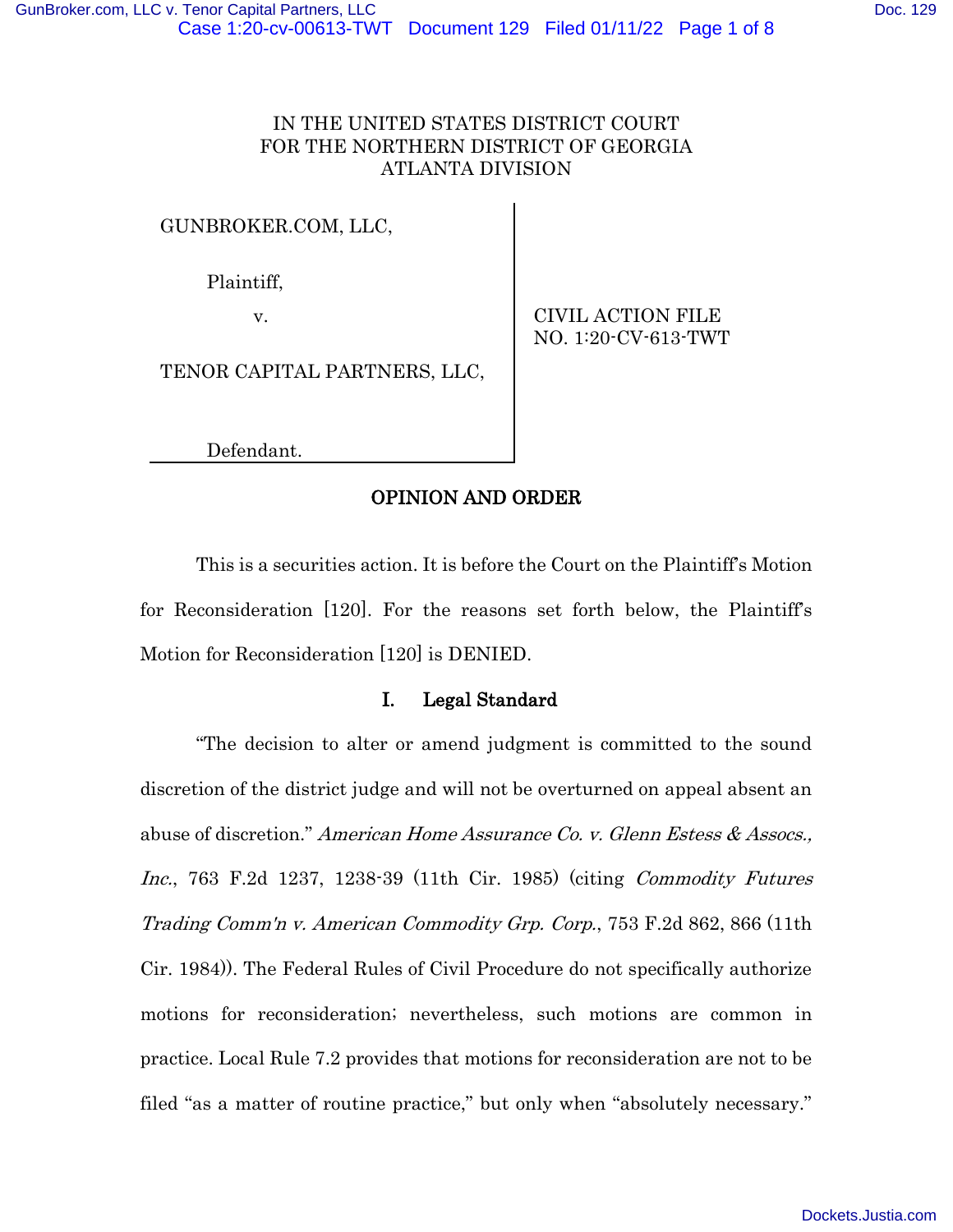LR 7.2(E), NDGa. A party may move for reconsideration only when one of the following has occurred: "an intervening change in controlling law, the availability of new evidence, [or] the need to correct clear error or prevent manifest injustice." Godby v. Electrolux Corp., No. 1:93-CV-0353-ODE, 1994 WL 470220, at \*1 (N.D. Ga. May 25, 1994). A party "may not employ a motion for reconsideration as a vehicle to present new arguments or evidence that should have been raised earlier, introduce novel legal theories, or repackage familiar arguments to test whether the Court will change its mind." *Brogdon* v. National Healthcare Corp., 103 F. Supp. 2d 1322, 1338 (N.D. Ga. 2000).

#### II. Discussion

On November 3, 2021, the Court issued an order granting in part and denying in part the Defendant Tenor Capital Partners, LLC's ("Tenor") and the Plaintiff GunBroker.com, LLC's ("GunBroker") Motions for Partial Summary Judgment. GunBroker.com, LLC v. Tenor Cap. Partners, LLC, No. 1:20-CV-613-TWT, 2021 WL 5113200 (N.D. Ga. Nov. 3, 2021). Among its holdings, the Court awarded summary judgment to Tenor on GunBroker's Count III under the Georgia Uniform Securities Act ("Georgia Securities Act"). Id. at \*11. The order explained that Tenor must be classified as a "federal covered investment adviser" under the Georgia Securities Act because it is subject to the federal Investment Advisers Act. Id. Accordingly, Tenor was not required to register as an "investment adviser" with the state under O.C.G.A. § 10-5-32(a), and GunBroker had no cause of action for restitution and litigation expenses under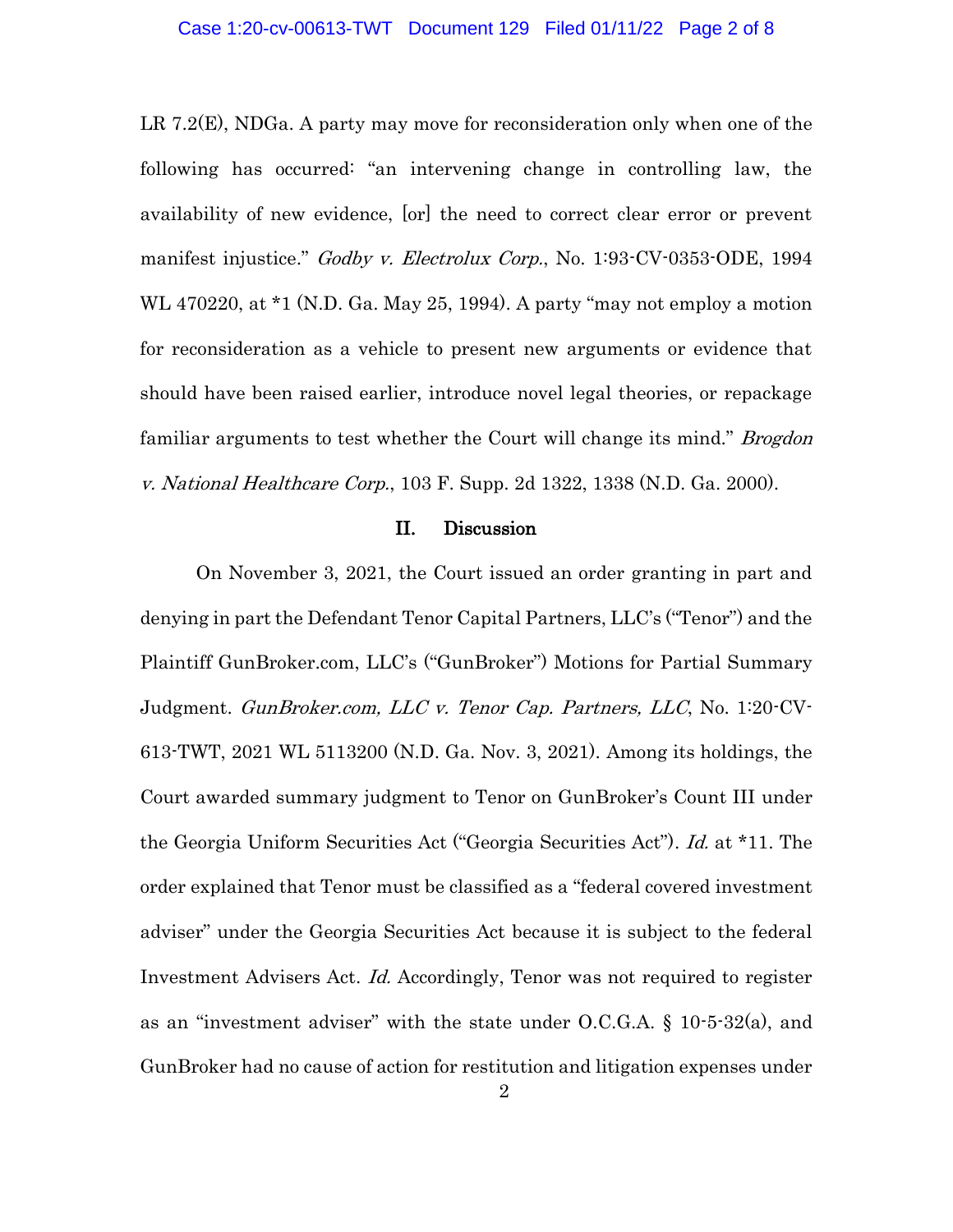O.C.G.A. § 10-5-58(e). Id. GunBroker now petitions the Court to reinstate its Count III on two distinct grounds.

First, GunBroker reverses course from its summary judgment briefs to argue that Tenor can *only* be considered an investment adviser, and not a federal covered investment adviser, under state law. (Contra Pl.'s Br. in Supp. of Pl.'s Mot. for Partial Summ. J., at 31 (arguing Tenor unlawfully failed to register under O.C.G.A. § 10-5-34(a) as a federal covered investment adviser); Pl.'s Br. in Opp'n to Def.'s Mot. for Partial Summ J., at 29 n.8 (same).) In support of this new argument, GunBroker directs the Court—for the first time—to the statutory definition of "federal covered investment adviser," which means "a person *registered* under the Investment Advisers Act.]" O.C.G.A. § 10-5-2(8) (emphasis added). According to GunBroker, Tenor does not meet this definition because it was never registered with the U.S. Securities and Exchange Commission ("SEC"), and it was thus required to register as an investment adviser with the state under  $O.C.G.A. \S 10 \cdot 5 \cdot 32(a)$ .

This is an argument that could and should have been presented to the Court earlier—when Tenor moved for summary judgment as to the entirety of GunBroker's Count III. (Def.'s Br. in Supp. of Def.'s Mot. for Partial Summ. J., at 11.) The Court is not inclined to accept it now on reconsideration and, in the process, relieve GunBroker "of the consequences of its original, limited presentation." Dyas v. City of Fairhope, No. 08-0232-WS-N, 2009 WL 5062367, at \*3 (S.D. Ala. Dec. 23, 2009); see also Lockard v. Equifax, Inc., 163 F.3d 1259,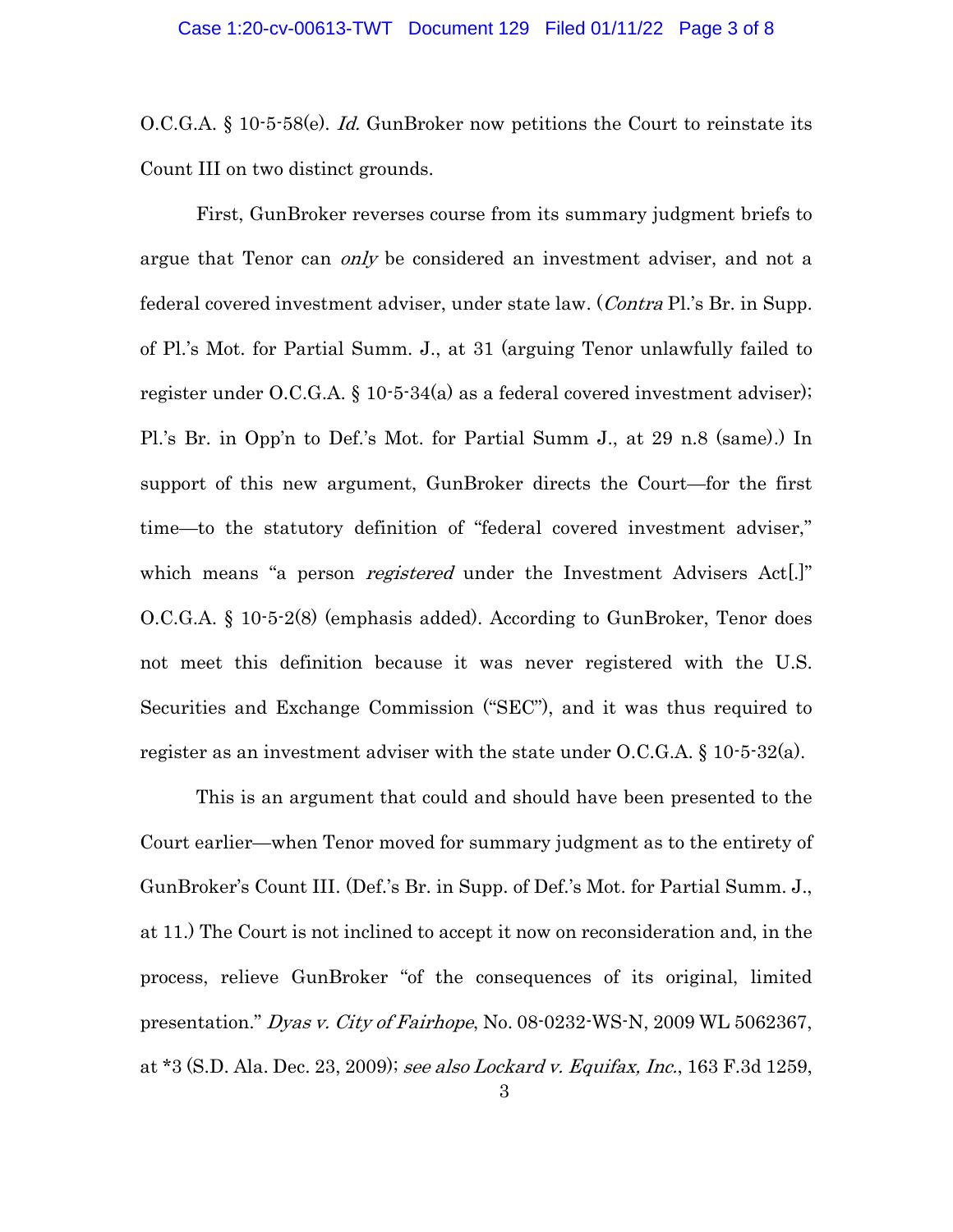1267 (11th Cir. 1998) ("Motions for reconsideration should not be used to raise legal arguments which could and should have been made before the judgment was issued."); Lussier v. Dugger, 904 F.2d 661, 667 (11th Cir. 1990) ("A district court's denial of reconsideration is especially soundly exercised when the party has failed to articulate any reason for the failure to raise an issue at an earlier stage in the litigation."); American Home Assurance Co., 763 F.2d at 1239 ("There is a significant difference between pointing out errors in a court's decision on grounds that have already been urged before the court and raising altogether new arguments on a motion to amend; if accepted, the latter essentially affords a litigant 'two bites at the apple.'") (citation omitted).

Nonetheless, the Court finds it appropriate to explain why GunBroker's new argument, even if allowed, would not change the outcome on summary judgment. First, the Court agrees with GunBroker that the definition of "federal covered investment adviser" under the Georgia Securities Act refers only to people who are actually registered with the SEC, and not those who are merely subject to federal registration requirements.1 However, it is ultimately irrelevant whether Tenor is classified as a federal covered investment adviser

<sup>&</sup>lt;sup>1</sup> This conclusion follows not only from the definition of "federal covered" investment adviser" in O.C.G.A. § 10-5-2(8), but also from other sections of the statute. For example, O.C.G.A.  $\S$  10-5-34(c) requires that a federal covered investment adviser file a notice and a consent to service of process with the state, as well as "such records as have been filed with the [SEC] under the Investment Advisers Act[.]" Obviously, Tenor cannot provide any such records since it has never been registered with the SEC.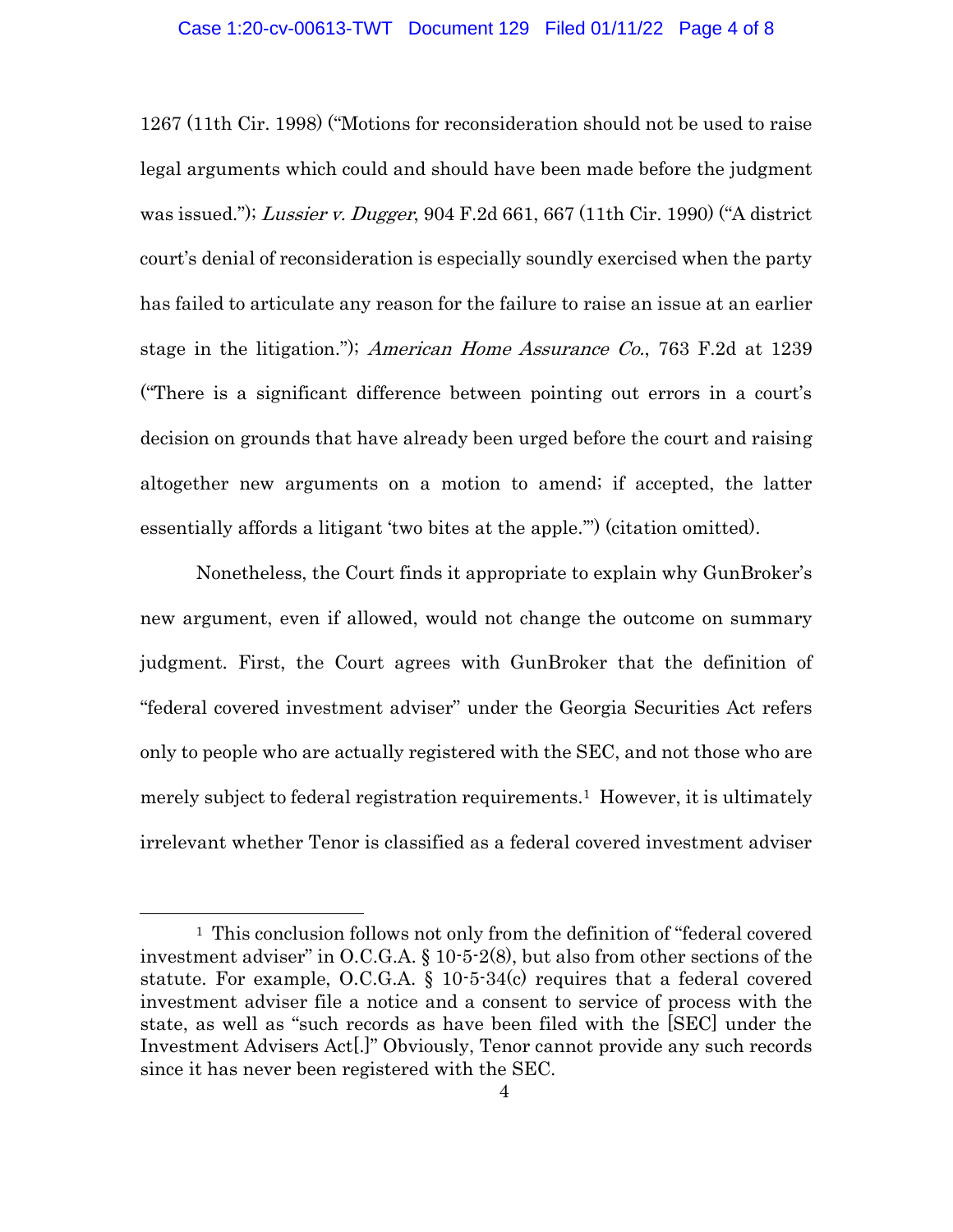#### Case 1:20-cv-00613-TWT Document 129 Filed 01/11/22 Page 5 of 8

or an investment adviser: the company is exempt from state registration requirements either way because it had fewer than six clients in Georgia in the 12 months preceding the GunBroker agreement. Ga. Comp. R. & Regs. 590-4- 4.13(1)(b) ("The provisions of Sections  $10-5-32(a)$  and  $10-5-34(a)$  shall not apply to . . . [a]ny investment adviser or federal covered investment adviser who during the course of the preceding 12 months has had fewer than six clients in this state[.]"). (Schnabl Decl. ¶ 3 (stating Tenor had four clients in Georgia during the relevant time period).)<sup>2</sup> Therefore, GunBroker cannot maintain an action against Tenor under O.C.G.A. § 10-5-58(e), and the Court appropriately granted summary judgment for Tenor on that claim.

Next, GunBroker argues that its claim under O.C.G.A. § 10-5-58(f) should survive because Tenor made no substantive argument concerning this provision. In relevant part, O.C.G.A. § 10-5-58(f) provides:

[a] person that receives directly or indirectly any consideration for providing investment advice to another person and that employs a device, scheme, or artifice to defraud the other person or engages in an act, practice, or course of business that operates or would operate as a fraud or deceit on the other person is liable to the other person.

While Tenor never cited O.C.G.A. § 10-5-58(f) in its summary judgment briefs, it did argue that GunBroker's Count III should fail in part because "there was

<sup>2</sup> GunBroker argues that the Court should disregard the declaration of Samuel Andrew Schnabl because it presents new evidence in response to a motion for reconsideration. But this new evidence was made necessary by GunBroker's new argument regarding state registration requirements, so the Court will allow and consider the declaration for that purpose.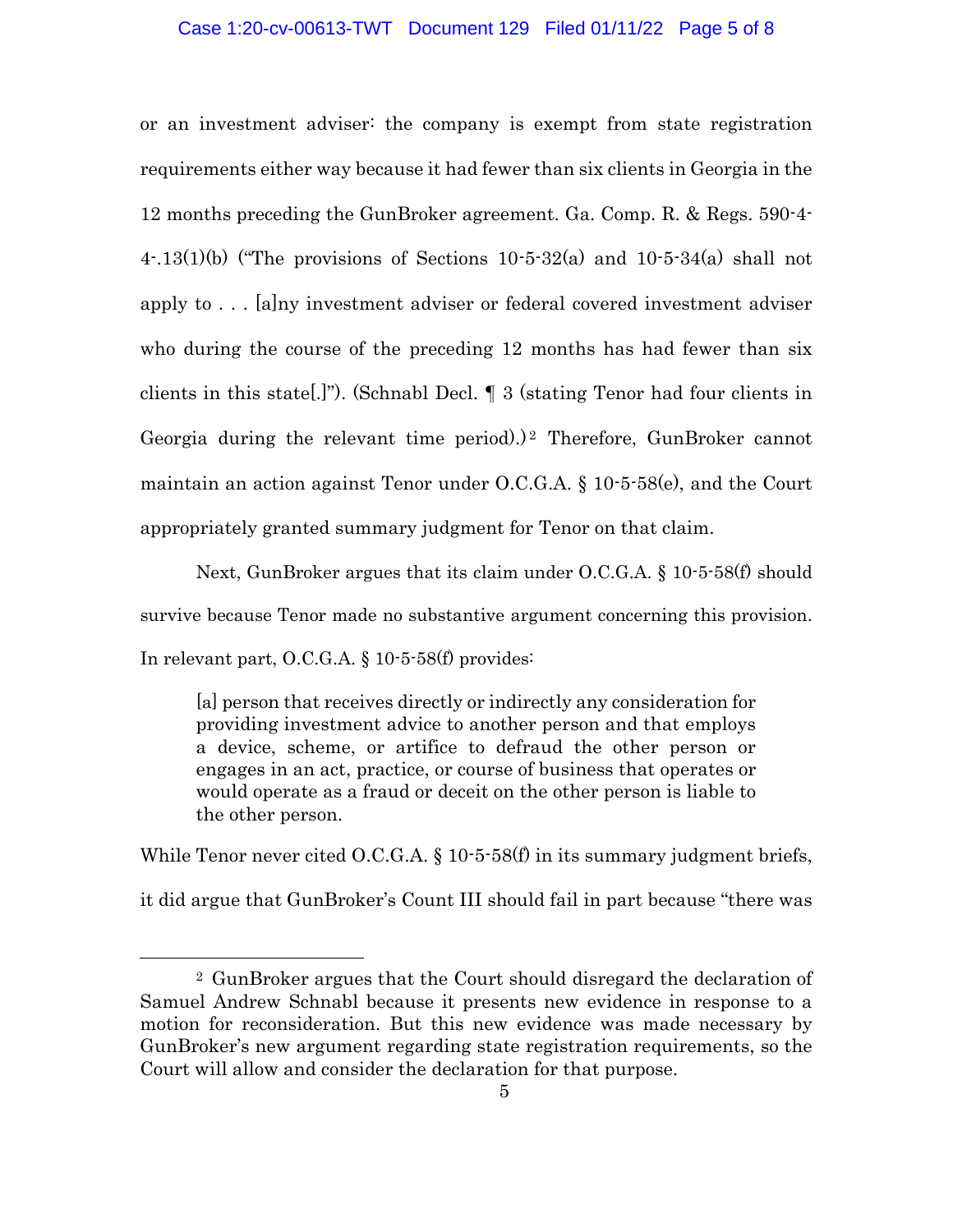#### Case 1:20-cv-00613-TWT Document 129 Filed 01/11/22 Page 6 of 8

no 'fraud or deceit' in any aspect of Tenor's performance under the Letter Agreement[.]" (Def.'s Br. in Supp. of Def.'s Mot. for Partial Summ J., at 11.) The Court agreed and granted summary judgment on GunBroker's fraudulent inducement and negligent misrepresentation claims, finding no evidence of a false statement by Tenor or justifiable reliance thereon by GunBroker. GunBroker.com, 2021 WL 5113200, at \*12-15. GunBroker does not seek reconsideration of those holdings in this Motion for Reconsideration.

Instead, GunBroker argues that the Georgia Securities Act sounds in principles of negligence rather than fraud and thus creates broader liability than common law fraud. That argument is mistaken. The Georgia Court of Appeals has recognized that "common law and securities fraud require the same elements," including a (1) misstatement or omission, (2) of material fact, (3) made with scienter, (4) on which the plaintiff relied, (5) that proximately caused his injury. *Keogler v. Krasnoff*, 268 Ga. App. 250, 254 (2004); GCA Strategic Inv. Fund, Ltd. v. Joseph Charles & Assocs., Inc., 245 Ga. App. 460, 463 (2000).3 While GunBroker seizes on references to a "device, scheme, or artifice" and an "act, practice, or course of business" in  $O.C.G.A. \S 10-5-58(f)$ ,

<sup>&</sup>lt;sup>3</sup> Both *Keogler* and *GCA* involved securities fraud claims under O.C.G.A. § 10-5-12(a) (now O.C.G.A. § 10-5-50), which contains the same relevant language as  $O.C.G.A. \S 10-5-58(f)$ : that it is unlawful for a person to "employ a device, scheme, or artifice to defraud" or to "engage in an act, practice, or course of business that operates or would operate as a fraud or deceit upon a person." Compare Keogler, 268 Ga. App. at 253 n.4, with  $O.C.G.A. \S 10-5-58(f).$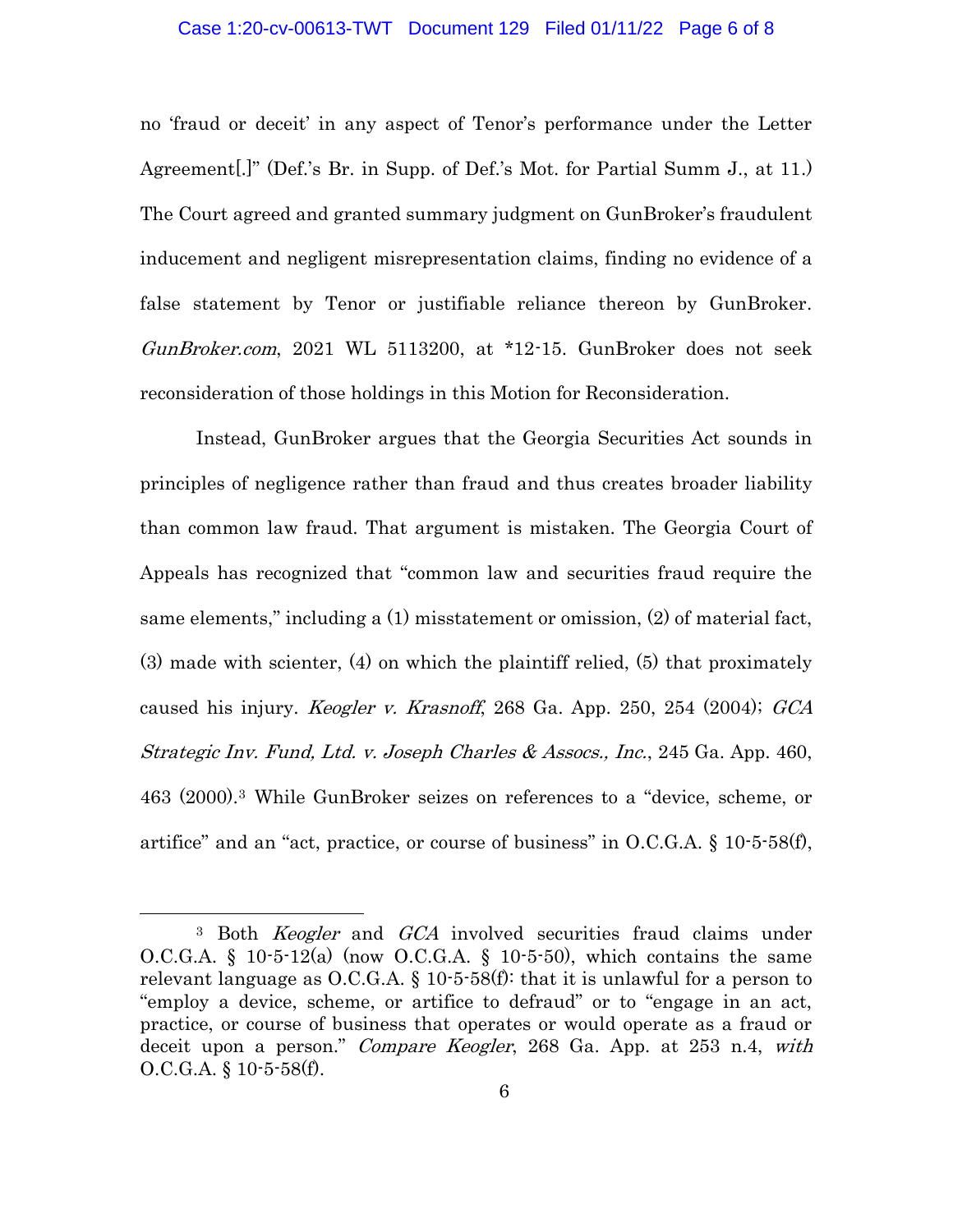#### Case 1:20-cv-00613-TWT Document 129 Filed 01/11/22 Page 7 of 8

those terms do not create a lower hurdle for plaintiffs to prove securities fraud compared to traditional fraud. The Court finds then that its previous holdings on GunBroker's fraudulent inducement and negligent misrepresentation claims are directly applicable to its securities fraud claim.

GunBroker further argues that Tenor committed a fraudulent omission in failing to disclose that it was not registered as an investment adviser with the SEC or state. (*See* Am. Compl. 1 53-54.) This allegation is also not viable under O.C.G.A.  $\S 10$ -5-58(f) because there is no evidence that GunBroker ever justifiably relied on Tenor's (unstated) registration status. To show justifiable reliance sufficient to constitute securities fraud, GunBroker must prove that "with the exercise of reasonable diligence it still could not have discovered the truth behind the fraudulent omission or misrepresentation." GCA, 245 Ga. App. at 464 (citation and alteration omitted). Here, the record shows that GunBroker discovered Tenor's lack of registration in February 2019 after consulting outside counsel and then asking Tenor about its securities licenses and, if none, applicable exemptions. *GunBroker*, 2021 WL 5113200, at \*5. GunBroker could have easily done the same research three months earlier when the Parties executed the Letter Agreement. Because none of GunBroker's fraud allegations can withstand summary judgment, the Court denies the Motion for Reconsideration as to its O.C.G.A. § 10-5-58(f) claim.

## III. Conclusion

For the reasons set forth above, the Court DENIES GunBroker's